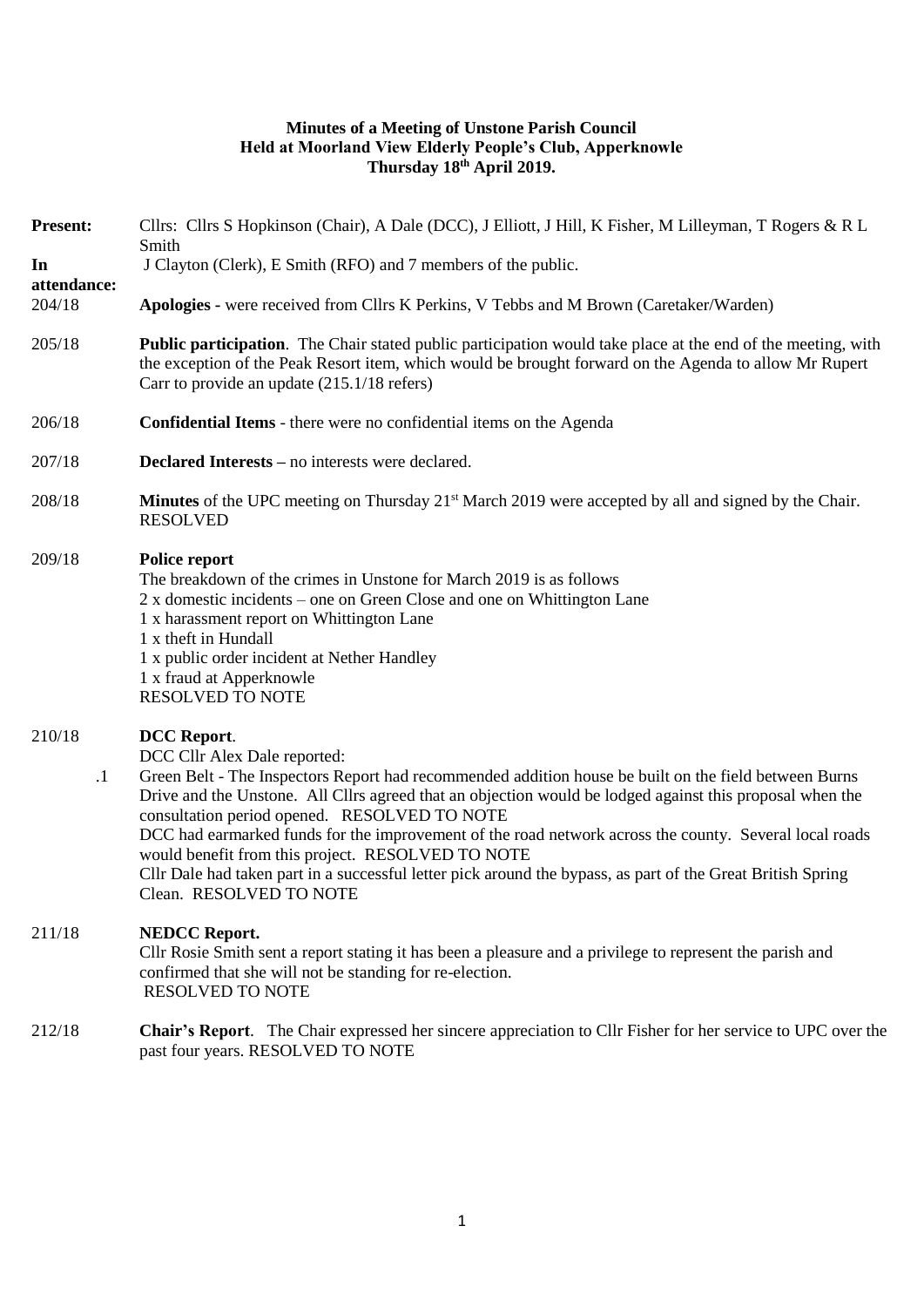#### 213/18 **Clerk's Report**

- .1 NEDDC confirmed that Unstone had an uncontested election. DPI's will be required from all Cllrs in May and the vacancy for one Cllr will advertised after 6th May. All relevant notices have been placed on the notice boards throughout the Parish. The purdah period will be in place until  $2<sup>nd</sup>$  May. RESOLVED
- .2 A letter of appreciation has been received from the Army Cadet Force in relation to £50 donation for Operation Aphrodite. RESOLVED
- .3 An e mail has been received from member of the public regarding the poor appearance of the Fleur de Llys and Car Sales showroom. I have replied with updates regarding recent planning applications for both properties. RESOLVED
- .4 Street Naming – Handley Farm and Cranfield House on Lightwood Lane, Middle Handley will now both be known as Handley Farm. RESOLVED
- .5 DALC training. All Cllrs agreed that they would take advantage of the free training courses at Cromford Mills, and not attend the training at Barlow Parish Council. RESOLVED
- .6 St Mary's Church have requested further details of the WW1 plaque and the Caretaker/ Warden has agreed to carry out the works in Church. RESOLVED
- .7 17/00080/FL | Temporary tarmac access road, site offices, welfare facilities and car parking in order to upgrade Dronfield water treatment works | Land North of Railway Line And East Of Half Acre Lane Dronfield – approved 31 March 2017. NEDDC Planning confirmed this was for a three-year period. The HS2 team are aware of this. RESOLVED
- .8 Letters have been sent to Hundall residents regarding dog mess at the Cricket Club, & one placed on the notice board. RESOLVED
- .9 A help page has been added to website which illustrates parish, district and county council responsibilities to encourage members of the public to report concerns directly, to the appropriate organisation. RESOLVED
- 214/18 It was noted that DALC Circular No 4/19 & 5/19 and all relevant correspondence had been circulated, copies were available from the Clerk. RESOLVED

## 215/18 **Items Raised by Councillors.**

- .1a) **Peak Resort.** Mr Carr reported that a variation to the original Planning Application would be submitted in the near future and he was hopeful that building works would commence this year. He could not provide any further clarity on this application at the present time. His intends to keep the carpark closed until after the building works were complete. During the building works the bridleways would remain open and the works vehicles would access the site through via the new roundabout. Mr Carr would produce an information sheet, to update local residents on the matter.
- .1b) A member of the public stated that the decision to keep the car park closed, was a contravention point 15, of the Planning Inspector's Report. *Note: Chesterfield Borough Council are aware of this and hope to find a timely resolution to the matter.*
- .1c) A member of the Liaison Committee reported that he had spoken to a small number of local residents who stated they were not satisfied with the closure of the car park until building works had been completed. Cllrs asked that a wider consultation exercise be undertaken to assess how the current arrangements where impacting on local residents and gauge views on the opening of the car park. RESOLVED
- .2 **Apperknowle Footpath**. Cllr Richard Smith reported that he was in possession of a petition containing 400 signatures, calling for a footpath between Apperknowle and the Traveller's Rest public house. Cllrs agreed that this be forwarded to DCC for consideration. RESOLVED
- .3 **Dronfield in Need**. Cllr Richard Smith confirmed that the next meeting of DRIN would be held on 9th May, Cllrs should let inform of any parties who might benefit from assistance, from the group. RESOLVED
- .4 **Telephone Box** update The Civic Society had replied stating that they would be prepared to take on ownership of the kiosk, and its future maintenance, provided that your Council reinstates the lighting in the kiosk and also makes a significant financial contribution to the cost of refurbishment of the kiosk. Cllrs asked that an invitation to the next UPC meeting be extended to a member of the Civic Society to discuss the matter in greater detail. RESOLVED